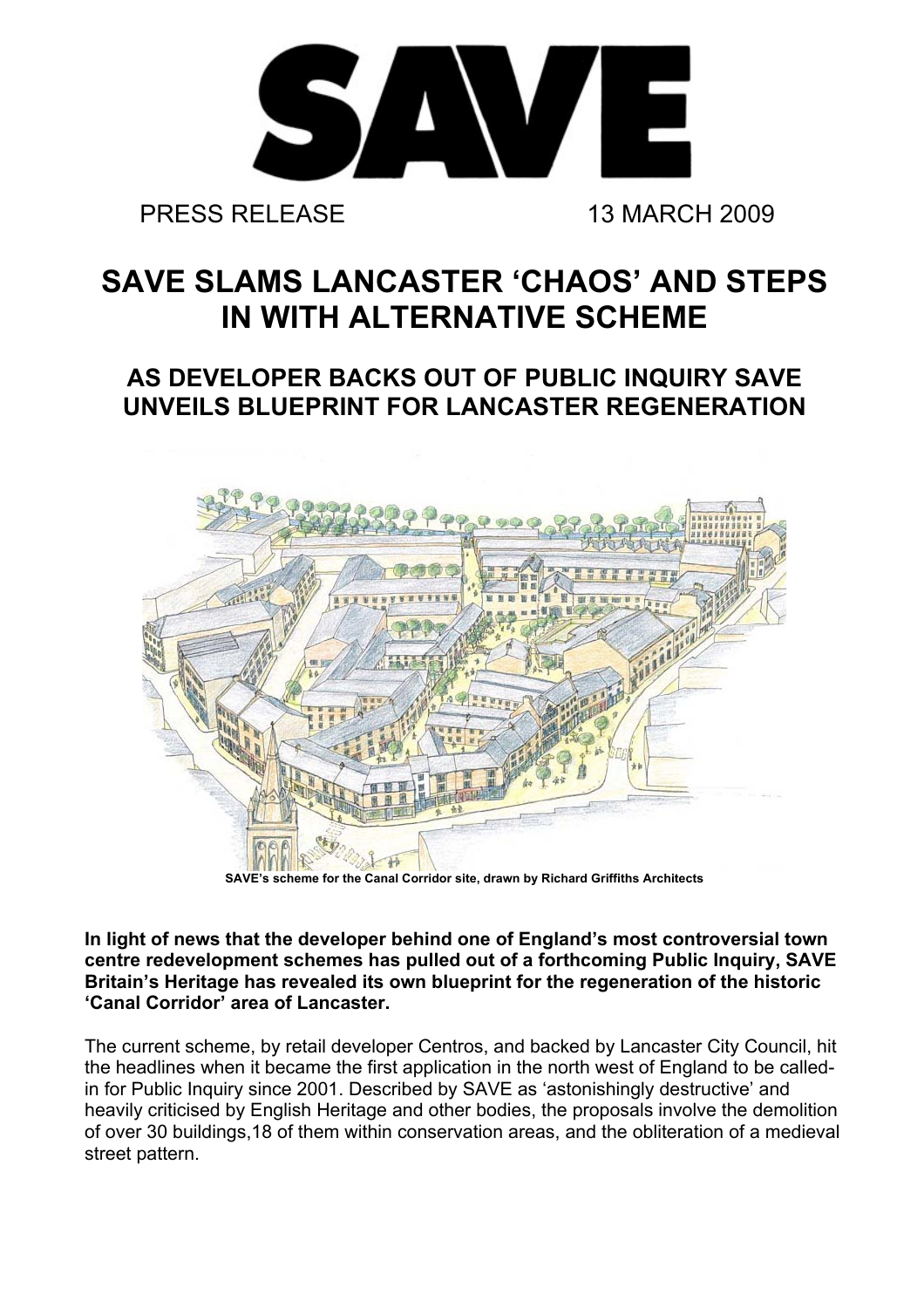In a bizarre turn of events Centros has now backed out of the Public Inquiry, leaving Lancaster City Council to fight it alone. SAVE's Secretary William Palin described the situation as 'chaotic and embarrassing. As I understand it there is no precedent for the applicant and developer failing to attend an Inquiry of this kind. The council which will now be faced with a huge legal bill for what will in all likelihood be an open and shut case, with the application refused.'

With the Centros application in apparent disarray, SAVE has commissioned acclaimed conservation architect Richard Griffiths to produce an alternative vision for the 8 hectare site. The drawings show how the existing network of streets and courtyards with their characterful mix of 18th and 19th century sandstone buildings could be retained and transformed to produce a vibrant and intimate area of shops, restaurants, arts uses, workspace and housing, with the possibility of a new area of retail and housing to the north of the site.

**William Palin, SAVE's Secretary** says 'In the current financial climate there is little appetite for large, brash, retail schemes and Centros's reluctance to push the scheme forward has confirmed this. If the council is serious about long-term regeneration then it should be advocating a conservation-led scheme which will create a real place and dovetail with the rest of this beautiful, historic city. The first stage in achieving this is to produce a masterplan that can be implemented in phases as funding becomes available. If the council has real aspirations for this part of the city it should be looking at examples such as Covent Garden or those guided by Richard Griffiths at Oxford Castle and King's Cross, London. Now is the perfect time for Lancaster City Council to engage with other architects and developers and produce a new vision to unlock the wonderful potential of this site.'

**Richard Griffiths** says 'The Lancaster Canal Corridor is an area of great charm, a charm that is veiled because of the current derelict condition of the site. We believe it can be transformed through conservation-led regeneration as a focus for development of the site, contributing to the wider regeneration of Lancaster as a whole. The Canal Corridor has the potential to become a creative hub for the town with a rich variety of uses.'

The SAVE scheme has been endorsed by local group IT'S OUR CITY which has been a fierce opponent of the Centros plans. Cal Giles, the group's Co-ordinator says 'IoC fully supports the conservation-led alternative presented here by SAVE and Richard Griffiths'.

For further information and images contact:

William Palin (Secretary), SAVE Britain's Heritage, 70 Cowcross Street, London, EC1M 6EJ. Tel: 020 7253 3500. Email: william.palin@savebritainsheritage.org

For more details of the Richard Griffiths scheme plus accompanying text go to www.savebritainsheritage.org

## NOTES TO EDITORS

**SAVE Britain's Heritage** has been campaigning for historic buildings since its formation in 1975 by a group of architects, journalists and planners. It is a strong, independent voice in conservation, free to respond rapidly to emergencies and to speak out loud for the historic built environment.